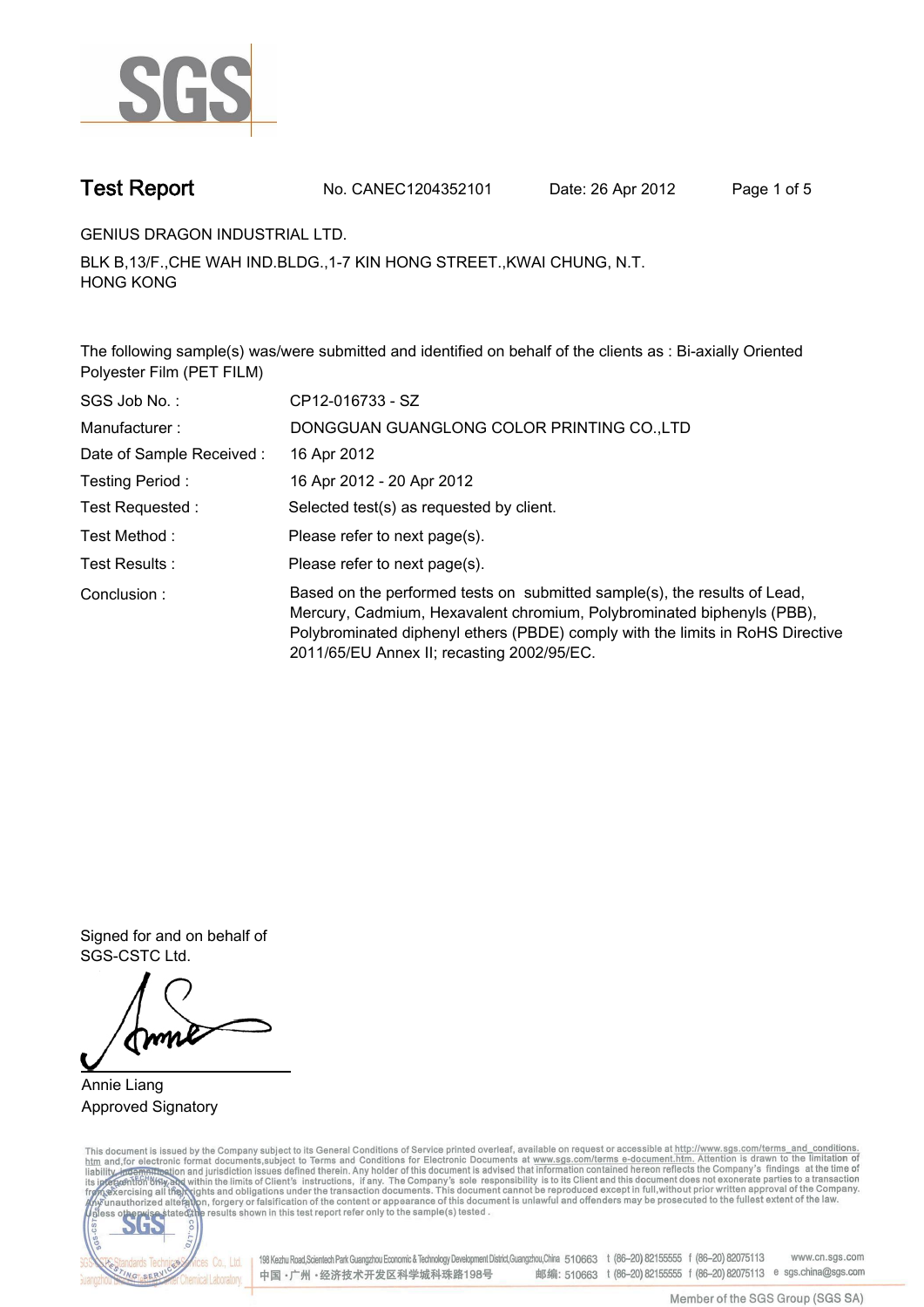

**Test Report. No. CANEC1204352101 Date: 26 Apr 2012. Page 2 of 5.**

**Test Results :.**

**Test Part Description :.**

| Specimen No. | SGS Sample ID    | <b>Description</b> |  |
|--------------|------------------|--------------------|--|
|              | CAN12-043521.001 | Transparent film   |  |

- **Remarks :.(1) 1 mg/kg = 1 ppm = 0.0001%.**
	- **(2) MDL = Method Detection Limit.**
	- **(3) ND = Not Detected ( < MDL ).**
	- **(4) "-" = Not Regulated.**

## **RoHS Directive 2011/65/EU.**

- **Test Method :. With reference to IEC 62321:2008**
	- **(1) Determination of Cadmium by ICP-OES.**
	- **(2) Determination of Lead by ICP-OES.**
	- **(3) Determination of Mercury by ICP-OES.**
	- **(4) Determination of Hexavalent Chromium by Colorimetric Method using UV-Vis.**
	- **(5) Determination of PBBs / PBDEs content by GC-MS..**

| Test Item(s)               | Limit                    | Unit  | <b>MDL</b>              | 001       |
|----------------------------|--------------------------|-------|-------------------------|-----------|
| Cadmium (Cd)               | 100                      | mg/kg | 2                       | ND        |
| Lead (Pb)                  | 1000                     | mg/kg | 2                       | ND.       |
| Mercury (Hg)               | 1000                     | mg/kg | $\overline{c}$          | ND.       |
| Hexavalent Chromium (CrVI) | 1000                     | mg/kg | $\overline{\mathbf{c}}$ | ND        |
| Sum of PBBs                | 1000                     | mg/kg |                         | ND        |
| Monobromobiphenyl          | -                        | mg/kg | 5                       | ND        |
| Dibromobiphenyl            | -                        | mg/kg | 5                       | ND        |
| Tribromobiphenyl           | $\overline{\phantom{0}}$ | mg/kg | 5                       | ND        |
| Tetrabromobiphenyl         | -                        | mg/kg | 5                       | ND        |
| Pentabromobiphenyl         | -                        | mg/kg | 5                       | ND        |
| Hexabromobiphenyl          | -                        | mg/kg | 5                       | ND        |
| Heptabromobiphenyl         | -                        | mg/kg | 5                       | ND        |
| Octabromobiphenyl          | -                        | mg/kg | 5                       | ND        |
| Nonabromobiphenyl          | ۰                        | mg/kg | 5                       | <b>ND</b> |
| Decabromobiphenyl          |                          | mg/kg | 5                       | ND.       |
| Sum of PBDEs               | 1000                     | mg/kg | -                       | ND.       |
| Monobromodiphenyl ether    |                          | mg/kg | 5                       | <b>ND</b> |

This document is issued by the Company subject to its General Conditions of Service printed overleaf, available on request or accessible at http://www.sgs.com/terms\_and\_conditions.<br>htm\_and,for electronic format documents,s



198 Kezhu Road,Scientech Park Guangzhou Economic & Technology Development District,Guangzhou,China 510663 t (86-20) 82155555 f (86-20) 82075113 www.cn.sgs.com 邮编: 510663 t (86-20) 82155555 f (86-20) 82075113 e sgs.china@sgs.com 中国·广州·经济技术开发区科学城科珠路198号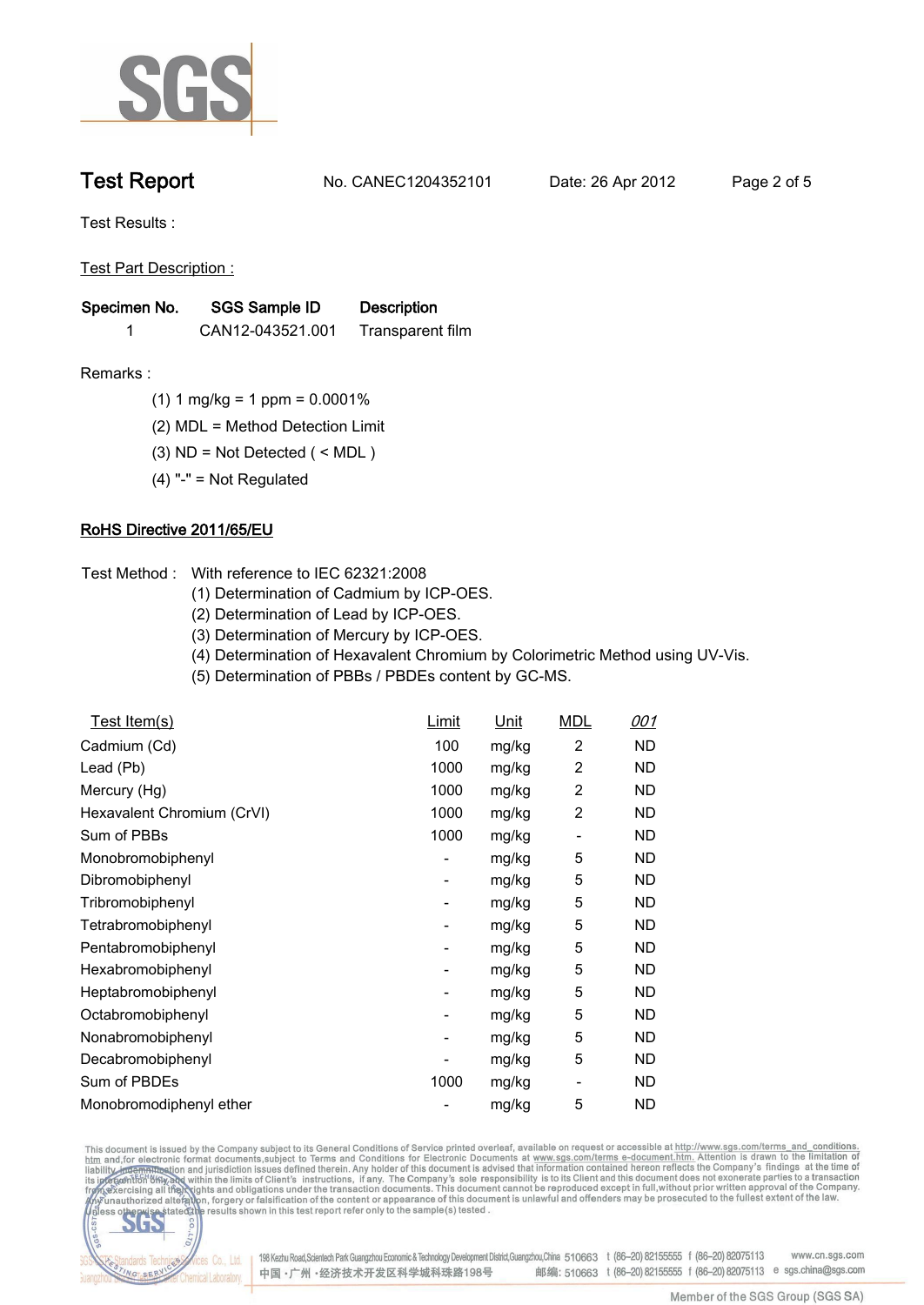

|                          |                     |                                                                                       | Page 3 of 5       |
|--------------------------|---------------------|---------------------------------------------------------------------------------------|-------------------|
| Limit                    | <b>MDL</b>          | <u>001</u>                                                                            |                   |
| $\overline{\phantom{a}}$ | 5                   | ND.                                                                                   |                   |
| ۰                        | 5                   | ND.                                                                                   |                   |
| -                        | 5                   | ND.                                                                                   |                   |
| -                        | 5                   | ND.                                                                                   |                   |
| $\overline{\phantom{a}}$ | 5                   | ND.                                                                                   |                   |
| $\overline{\phantom{a}}$ | 5                   | ND.                                                                                   |                   |
| $\overline{\phantom{a}}$ | 5                   | ND.                                                                                   |                   |
| ۰                        | 5                   | ND.                                                                                   |                   |
| -                        | 5                   | ND.                                                                                   |                   |
|                          | No. CANEC1204352101 | Unit<br>mg/kg<br>mg/kg<br>mg/kg<br>mg/kg<br>mg/kg<br>mg/kg<br>mg/kg<br>mg/kg<br>mg/kg | Date: 26 Apr 2012 |

**Notes :.**

**(1) The maximum permissible limit is quoted from the directive 2011/65/EU, Annex II.**





onces Co., Ltd. | 198 Kezhu Road,Scientech Park Guangzhou Economic & Technology Development District,Guangzhou,China 510663 t (86–20) 82155555 f (86–20) 82075113 www.cn.sgs.com 邮编: 510663 t (86-20) 82155555 f (86-20) 82075113 e sgs.china@sgs.com 中国·广州·经济技术开发区科学城科珠路198号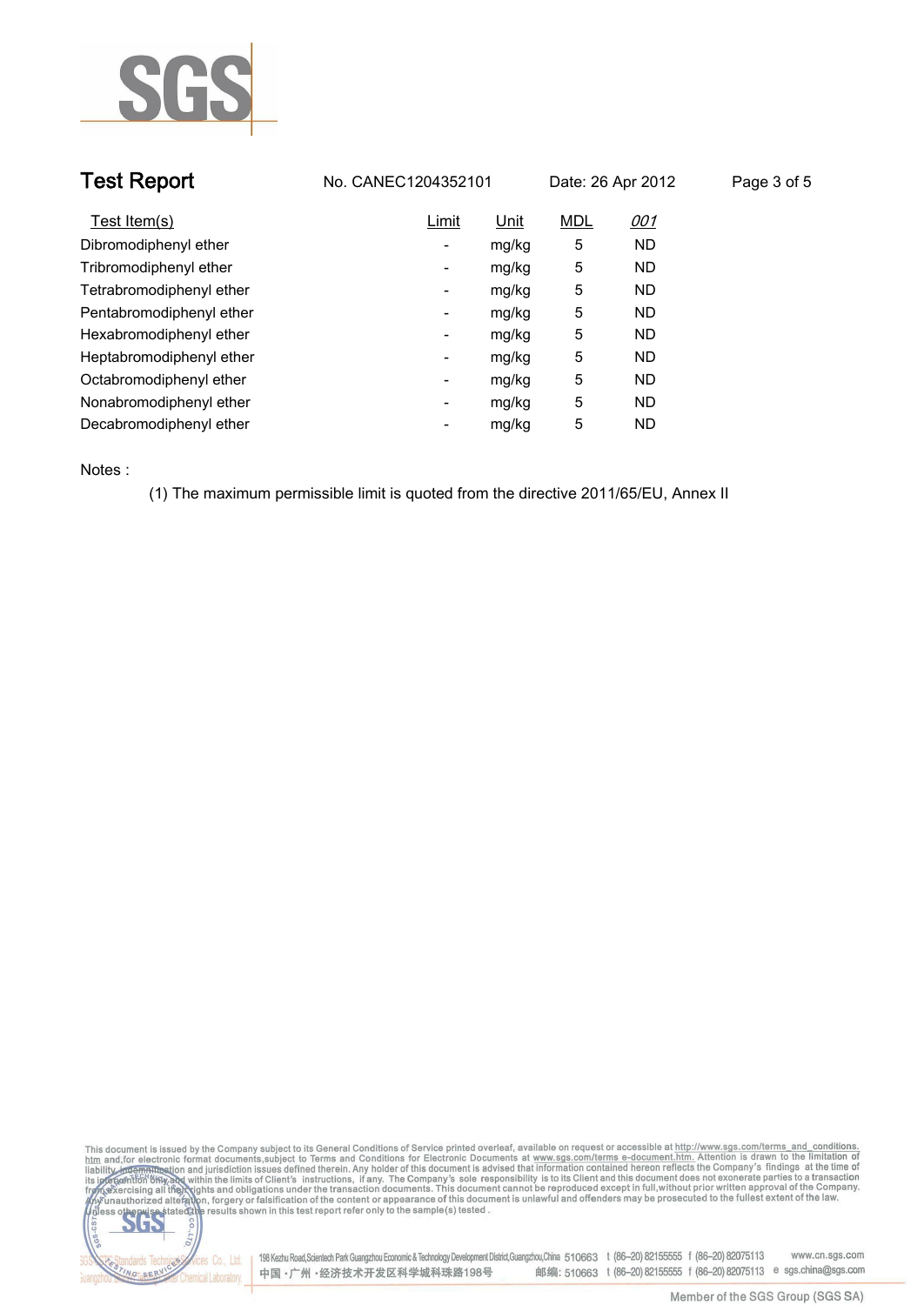

**Test Report. No. CANEC1204352101 Date: 26 Apr 2012. Page 4 of 5.**

# **ATTACHMENTS**

fices Co., Ltd.

Chemical Laboratory

NG SER

### **RoHS Testing Flow Chart**

- **1)** Name of the person who made testing: Bella Wang / **Cutey Yu**
- 2) Name of the person in charge of testing: Adams Yu / **Ryan Yang**
- 3) These samples were dissolved totally by pre-conditioning method according to below flow chart (Cr<sup>6+</sup> and PBBs/PBDEs test method excluded).



This document is issued by the Company subject to its General Conditions of Service printed overleaf, available on request or accessible at http://www.sgs.com/terms\_and\_conditions.<br>htm\_and,for electronic format documents,s

198 Kezhu Road,Scientech Park Guangzhou Economic & Technology Development District,Guangzhou,China 510663 t (86-20) 82155555 f (86-20) 82075113 www.cn.sas.com 邮编: 510663 t (86-20) 82155555 f (86-20) 82075113 e sgs.china@sgs.com 中国·广州·经济技术开发区科学城科珠路198号